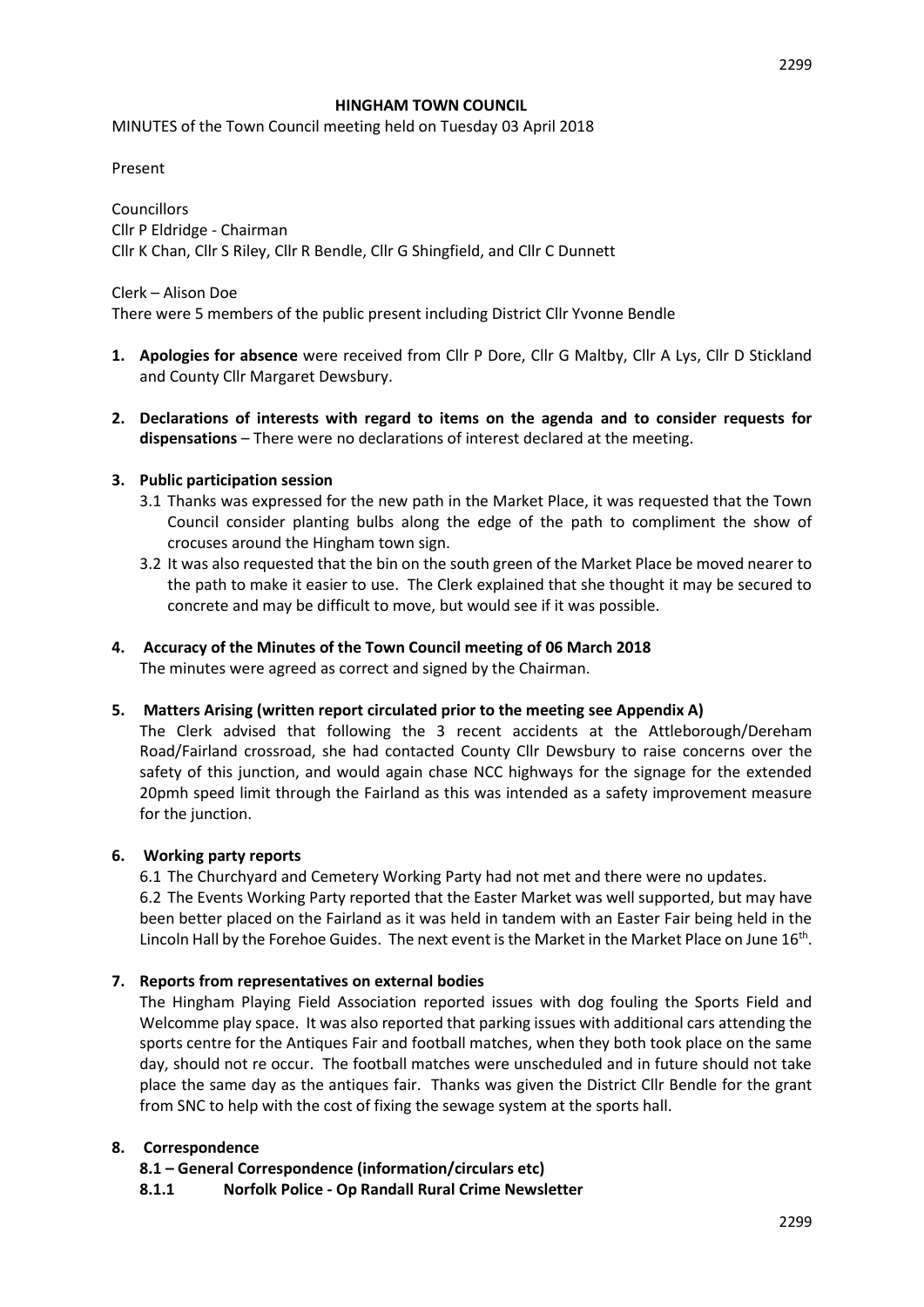- **8.1.2 Morley Festival - PRESS RELEASE Family-friendly beer festival and fun day event aims to raise thousands for Norfolk charities**
- **8.1.3 Norfolk ALC Newsletter - 15th March 2018**
- **8.1.4 Community Action Norfolk's Funding News**
- **8.1.5 Norfolk County Council - Consultation: draft Norfolk Access Improvement Plan (2018 - 2028)**
- **8.1.6 South Norfolk Council - Discount Scheme for Dog Bins (for bins emptied only once a week)–**
- **8.1.7 Flt Lt Petch RAFAC - RAF 100 commemorations**
- **8.1.8 South Norfolk Council - Full Council Decision on the South Norfolk Community Governance Review**
- **8.1.9 PKF Littlejohn - 2017/18 AGAR and external auditor instructions** The Clerk advised that the audit forms were only available online this year (paper forms would not be sent to councils) and that the form has to be returned to PKF Littlejohn by 11the June, with additional information (bank statements showing closing balance on 31 March 2018) also having to be sent.
- **8.1.10 South Norfolk Council – Community Fund**
- **8.2 – Correspondence (not for public inspection) as addressed directly to Hingham Town Council** (none)
- **8.3 – To discuss any required responses/actions in relation to any item(s) of correspondence** Cllr Shingfield volunteered to check to fullness of the dog waste bins prior to them being emptied to see if it was feasible to only have them emptied once a week, rather than the current frequency of twice a week. (8.1.6)

# **9. District Councillor's report**

Distric Cllr Bendle advised that the Community Action Fund was to the value of £50,000 – with between £1000 and £15000 being available for community groups to apply to fun/ support projects that support local people, the fund however has previously been very oversubscribed, and the deadline for applications was very soon as the next Community Action Fund panel will be held on Thursday 31 May.

Cllr Bendle also reported that, the leisure centre at Long Stratton was being refurbished, (using capital money from developers) to help meet the demand from the new housing planned for the area. A £1.2 million improvement project (working with Wymondham Town Council) will also be undertaken at Ketts Park, the project will include improved drainage to the existing grass pitch, addition of a flood lit pitch, tennis courts, improved car parking, accessibility and community facilities. South Norfolk Council will also be looking at how sports facilities within secondary schools can be best utilised (when the schools are closed) in particular for the benefit of minority groups.

The Community Governance Review saw boundary changes for all wards except Hingham and Deopham.

South Norfolk Council are sharing more some management posts with Broadland District Council and now share 3 senior planning officers, and are looking to amalgamate the HR and IT departments for both Councils.

Cllr Bendle thanked the Town Council for submitting a response to the Greater Norwich Development Plan consultation

# **10. County Councillor's report**

County Cllr Dewsbury was not present at the meeting.

# **11. Planning Decisions**

11.1 2018/0329 - 37 - 39 Hardingham Road Hingham Norfolk NR9 4LX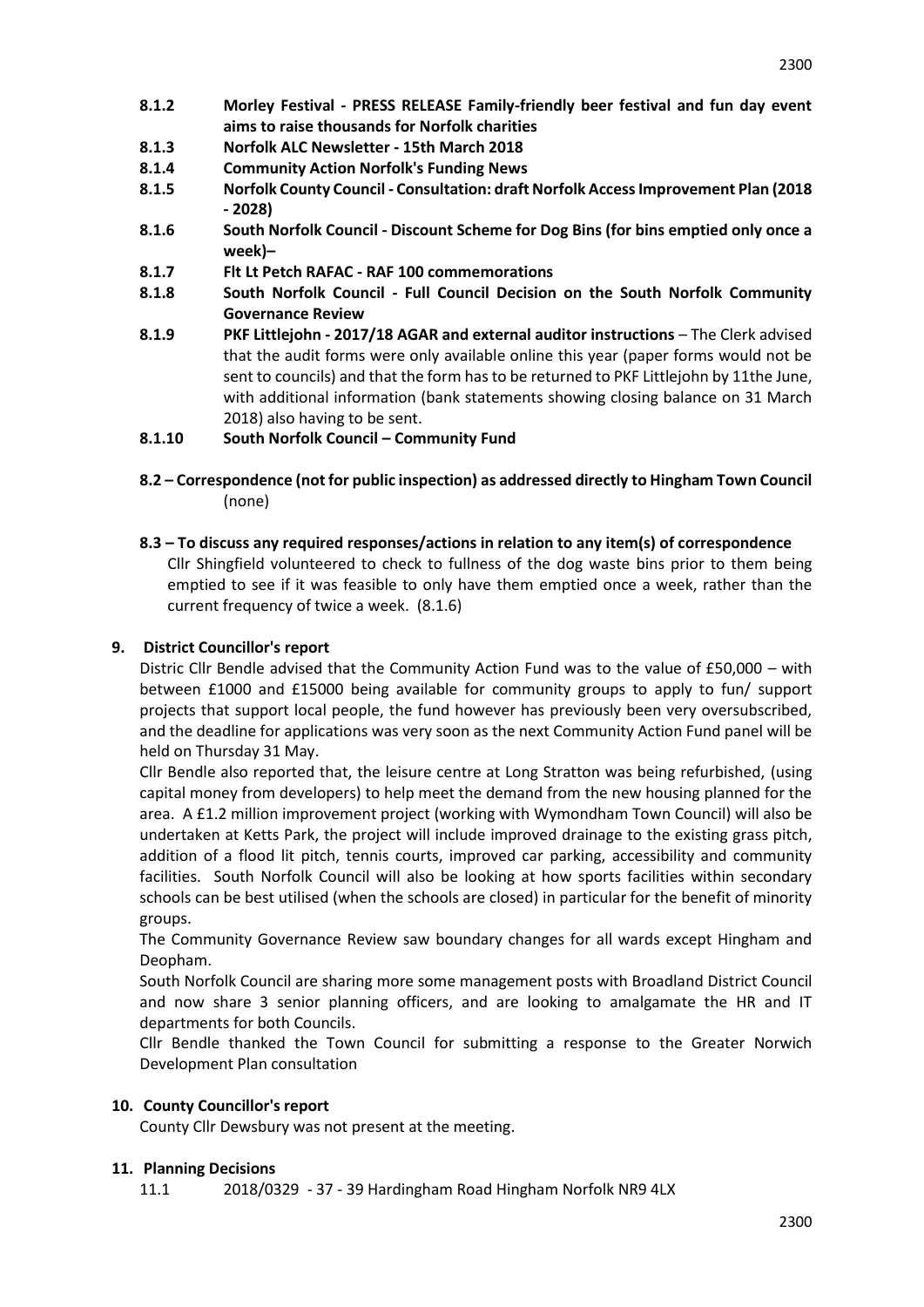Discharge of conditions 6 of planning permission 2017/2510/F - (6) - timing of shift changes - Approval of details - Approved

- 11.2 2018/0109 49A Admirals Walk Hingham NR9 4JL T1 - English Oak. Reduce the lowest branch growing towards the rear of the property to approx 6m, remove regrowth from the point of the old pruning point. Crown raise to 4m over the neighbours drive. - Approval with Conditions
- 11.3 2017/2330 Engineering Works Watton Road Hingham Norfolk NR9 4NN Outline Planning Permission - 2 Dwellings - Approval with Conditions

# **12. Planning Applications**

#### **(as notified by SNC for consultation)**

- **12.1 2018/0543 (and 2018/0542)- Seamere Seamere Road Hingham Norfolk NR9 4LP Erection of new single storey rear extension and alterations**  The Council agreed to recommend approval
- **12.2 2018/0531 - 7 The Fields Hingham Norfolk NR9 4JG Proposed single storey rear extensions**  The Council agreed to recommend approval
- **12.3 2018/0271 - 13 The Fairland Hingham NR9 4HN Replacement of three sash windows to front elevation** The Council agreed to recommend approval

#### *(other applications where the Town Council is not a consultee) –* None

**13. Confirmation that Hingham Town Council were successful in their bid for (NCC) Parish Partnership funding to improve the Public Right of Way footpaths no's 1 and 8**

The Clerk confirmed that the application for Parish Partnership 50/50 funding (based on £7400 contributions from both Norfolk County Council and Hingham Town Council) was successful, and the next step was to obtain land owner permission for the improvements to take place.

**14. To receive and update on highway issues (advertising signage and disability access issues)**

The Clerk advised that she and Cllr Shingfield had met with the Highway Engineer to discuss the placement of advertising signs on the highway, in particular on Church Street opposite Bond Street. The Highways engineer did not consider this an appropriate place (on the path) to put an A board. It was suggested that the area where the bike racks are currently located could be utilised for the placement of a planter, which could also be used for advertising. The highways Engineer spoke privately with the proprietor of the Bond Street shop regarding this matter.

With regard to access issues on some pavement, the Highways engineer agreed to paint white lines to "protect" the dropped kerbs on the new Market Place pavement (to try to prevent them being blocked by parked cars) and agreed to install dropped kerbs either side of Pottles Alley on Bond Street. The Highways Engineer also advised that the removal of the grass strip from the Fairland (between the pavement and road on the north green) could only be considered if and when there was some "spare" budget available.

#### **15. Proposal to respond to the consultation on the Hingham Post Office opening hours**

The Council agreed to submit a response and agreed it would be preferable to have the post office services available whenever the shop (Harrods of Hingham) was open. The Chairman is to respond.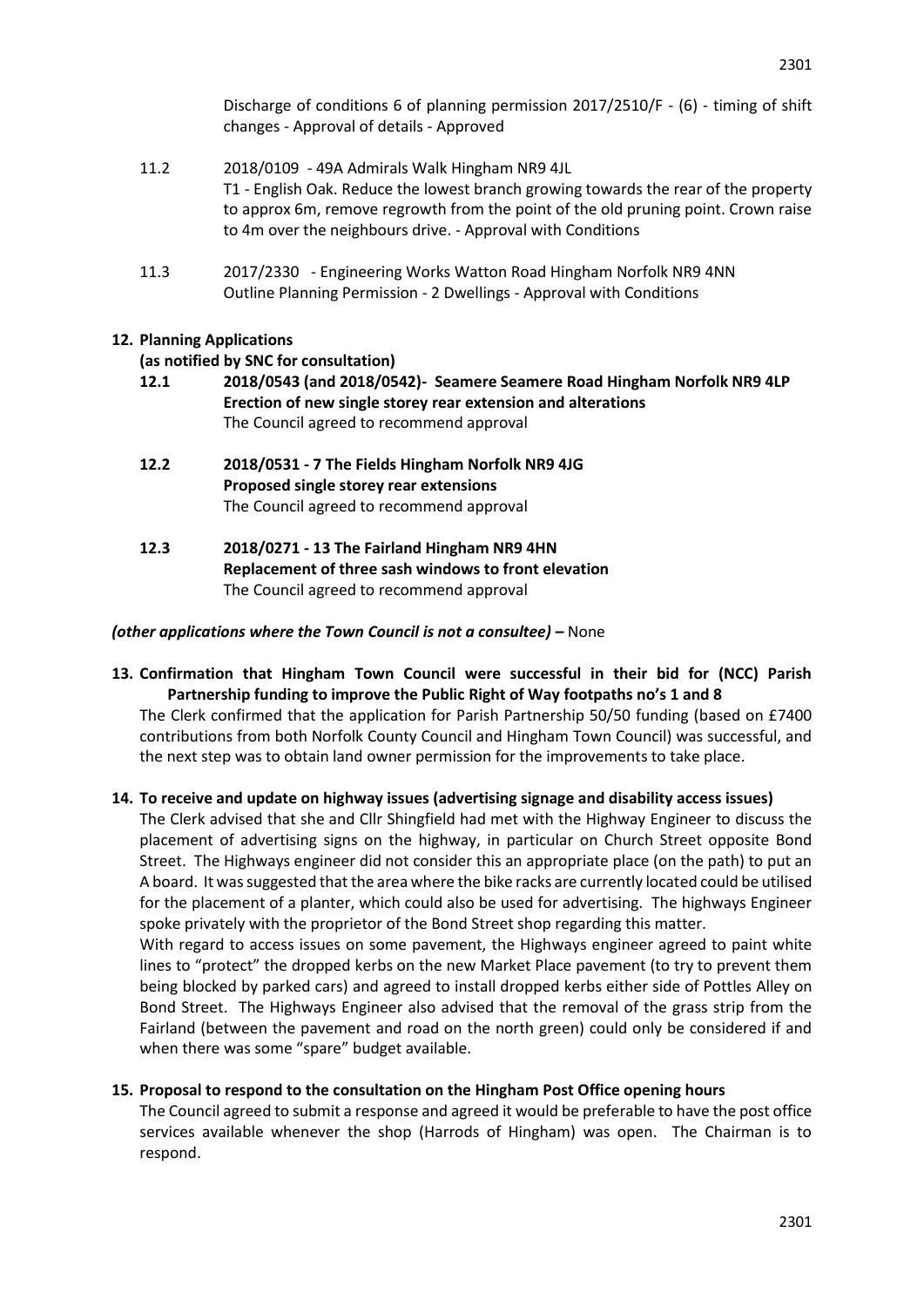# **16. To agree the asset register for year ending March 2018**

A copy of the updated asset register was forwarded to all Councillors prior to the meeting, with the additions for purchases made in 2017/18 and any items removed that were broken beyond repair The Asset register was agreed (see Appendix B).

**17. To discuss the Hingham Playing Feld Association proposals regarding an Anti Dog Fouling campaign (ref: Keep Britain Tidy posters)**

The cost of the posters (as produced by the Keep Britain Tidy Campaign) was discussed. The campaign package includes the campaign guidance pack, and A3 glow-in the dark correx signage at £25 +VAT per sign with a minimum order of 10. It was considered that the cost was too high for the product and therefore the Council did not agree to fund the purchase of the signage.

# **18. A reminder of the Annual Town Meeting on 17 April 2018 – all reports to be received by the Clerk by 06th April 2018 please.**

Noted

# **19. To receive an update on the Public Toilets**

The Clerk advised that she had purchased a mobile phone as a contact number to be displayed on the sign for the public toilets. The Clerk also advised that she was chasing South Norfolk Council for some snagging issues to be resolved, (lighting sensors, a broken door lock and ill-fitting toilet seat in the disability accessible toilet).

South Norfolk Council had advised that the transfer papers were not complete and were suggesting that the Town Council agree to a Tenancy at Will in the interim (the proposed agreement was forwarded to all councillors prior to the meeting). The Council did not agree to the Tenancy at Will and request that the transfer documents be provided in time for consideration at the next Town Council meeting .

# **FINANCE**

# **20. To receive the draft minutes of the Finance Committee meeting of 20 March 2018**

The draft minutes from the Finance Committee meeting were forwarded to Councillors (see Appendix C)– and will be agreed at the next meeting of the Finance committee

# **21. Accounts for Payment**

|               |              | <b>ACCOUNTS FOR PAYMENT 03 APRIL 2018</b> |                                        |   |            |  |  |  |
|---------------|--------------|-------------------------------------------|----------------------------------------|---|------------|--|--|--|
| <b>CHEQUE</b> |              |                                           |                                        |   |            |  |  |  |
| NO.           | <b>TOTAL</b> | <b>PAYEE</b>                              | <b>DETAILS</b>                         |   | <b>VAT</b> |  |  |  |
| 103796        | £728.17      | <b>D RAMM</b>                             | WAGES (726.18)                         |   |            |  |  |  |
|               |              |                                           | Binbags (1.99) £                       |   | 0.33       |  |  |  |
| 103803        | £850.07      | A DOE                                     | WAGES (827.08)                         |   |            |  |  |  |
|               |              |                                           | MOBILE PHONE (£22.99)                  |   |            |  |  |  |
| 103804        | £565.25      | EON                                       | <b>STREET LIGHT ENERGY</b>             | £ | 94.21      |  |  |  |
| 103805        | £294.19      | K AND M LIGHTING SERVICES LTD             | MAINTENANCE CONTRACT                   | £ | 49.03      |  |  |  |
| 103806        | £52.79       | <b>EUROFFICE</b>                          | <b>TOILET PAPER</b>                    | £ | 8.80       |  |  |  |
| 103807        | £470.36      | <b>HMRC</b>                               | TAX/NI                                 |   |            |  |  |  |
| 103808        | £72.00       | <b>B FOREMAN</b>                          | <b>WAGES ADMIN</b>                     |   |            |  |  |  |
| 103809        | £11.18       | <b>ANGLIAN WATER</b>                      | <b>FAIRLAND STANDPIPF</b>              |   |            |  |  |  |
| 103810        | £10.52       | <b>ANGLIAN WATER</b>                      | <b>CEMETERY STANDPIPE</b>              |   |            |  |  |  |
| 103811        | £130.00      | LONGWATER GRAVEL                          | CRUSHED ASPHALT FOR LINCOLN HALL DRIVE | £ | 21.67      |  |  |  |
| 103812        | £300.00      | <b>K AND M LIGHTING SERVICES LTD</b>      | SPRINGFIELD WAY LIGHT                  | £ | 50.00      |  |  |  |
|               | £3,484.53    | <b>TOTAL</b>                              |                                        |   |            |  |  |  |
|               |              |                                           |                                        |   |            |  |  |  |
|               |              |                                           | TOTAL VAT £                            |   | 224.04     |  |  |  |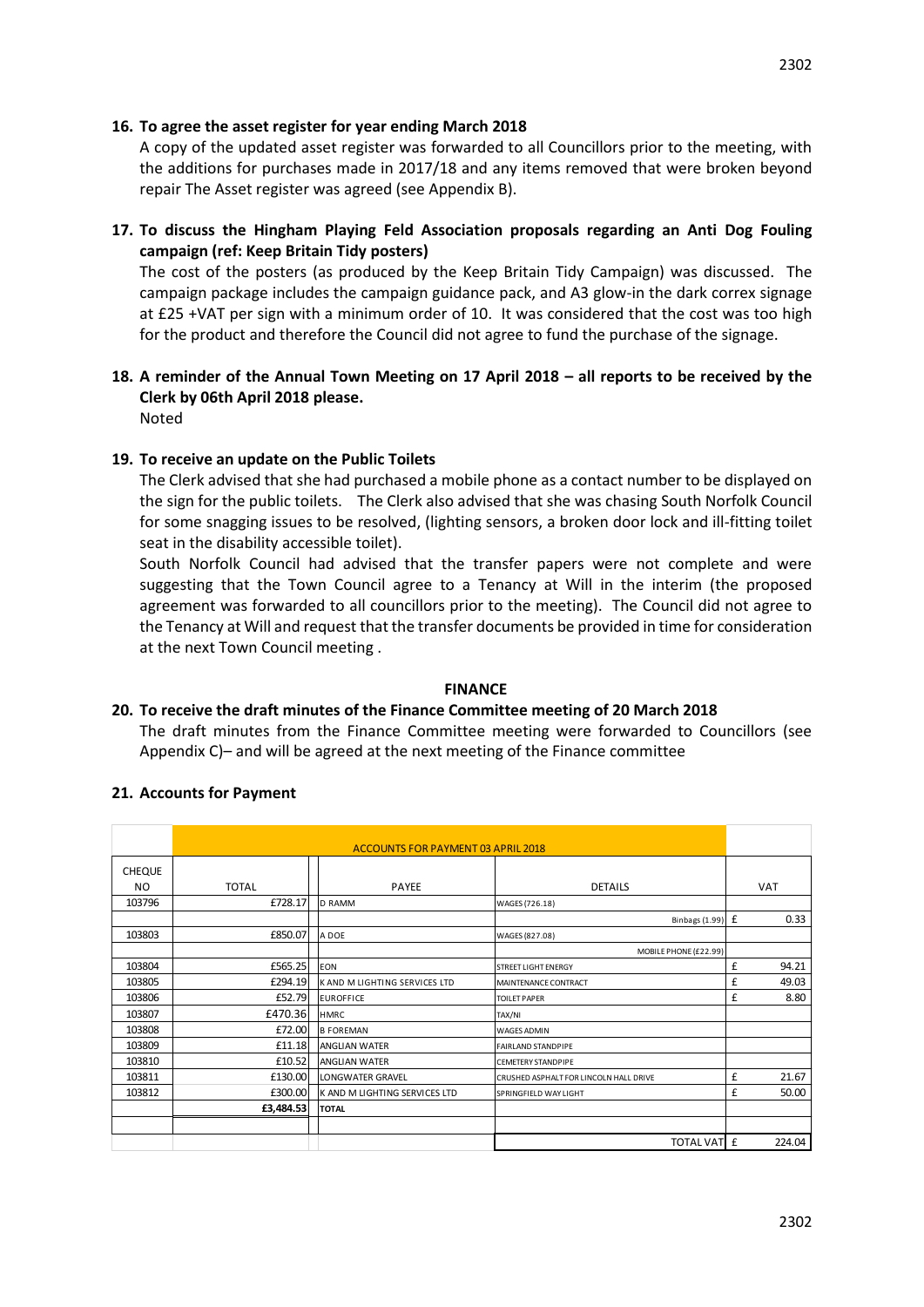**22. 'Exclusion of the Press and Public under the Public Bodies (Admission to Meetings) Act 1960 to discuss the following matters:'** 

*The following items will require discussions regarding employees of the Council and are therefore confidential*

It was proposed and agreed to exclude the public for agenda items 23-26. The public were asked to leave.

**23. To receive an update regarding matters relating to the staff pension scheme**

The Clerk advised that the changes to the pension contributions are as follows:

| Date                                   | <b>Employer minimum</b><br>contribution | <b>Total minimum contribution</b>    |
|----------------------------------------|-----------------------------------------|--------------------------------------|
| Employer's staging date to<br>05/04/18 | 1%                                      | 2% (including 1% staff contribution) |
| $06/04/18 - 05/04/19$                  | 2%                                      | 5% (including 3% staff contribution) |
| $06/04/19$ onwards                     | 3%                                      | 8% (including 5% staff contribution) |

The Clerk also advised that due to the increase in paid hours for the Clerks role it now qualified for auto enrolment into the pension scheme.

# **24. The receive an update regarding changes to the National Living Wage/Minimum Wage**

The Clerk advised that the changes to the Minimum/National living wage were as follows:

| Year                 | 25 and over | 21 to 24 | 18 to 20 | Under 18 | Apprentice |
|----------------------|-------------|----------|----------|----------|------------|
| April 2017 (current) | £7.50       | £7.05    | £5.60    | £4.05    | £3.50      |
| April 2018           | £7.83       | £7.38    | £5.90    | £4.20    | £3.70      |

**25. Conclusion of the review of the Contract of Employment – for the Handyman/Gardener/Cleaner** The draft contract was circulated to all Councillors prior to the meeting – the changes proposed were agreed.

# **26. To discuss and agree a Job Description for the Cleaner (Public Toilets)**

The draft job description was circulated to all Councillors prior to the meeting and agreed at the meeting.

The meeting ended at 9.30pm Signed …………………………………………………………. ……………..Chairman 01 May 2018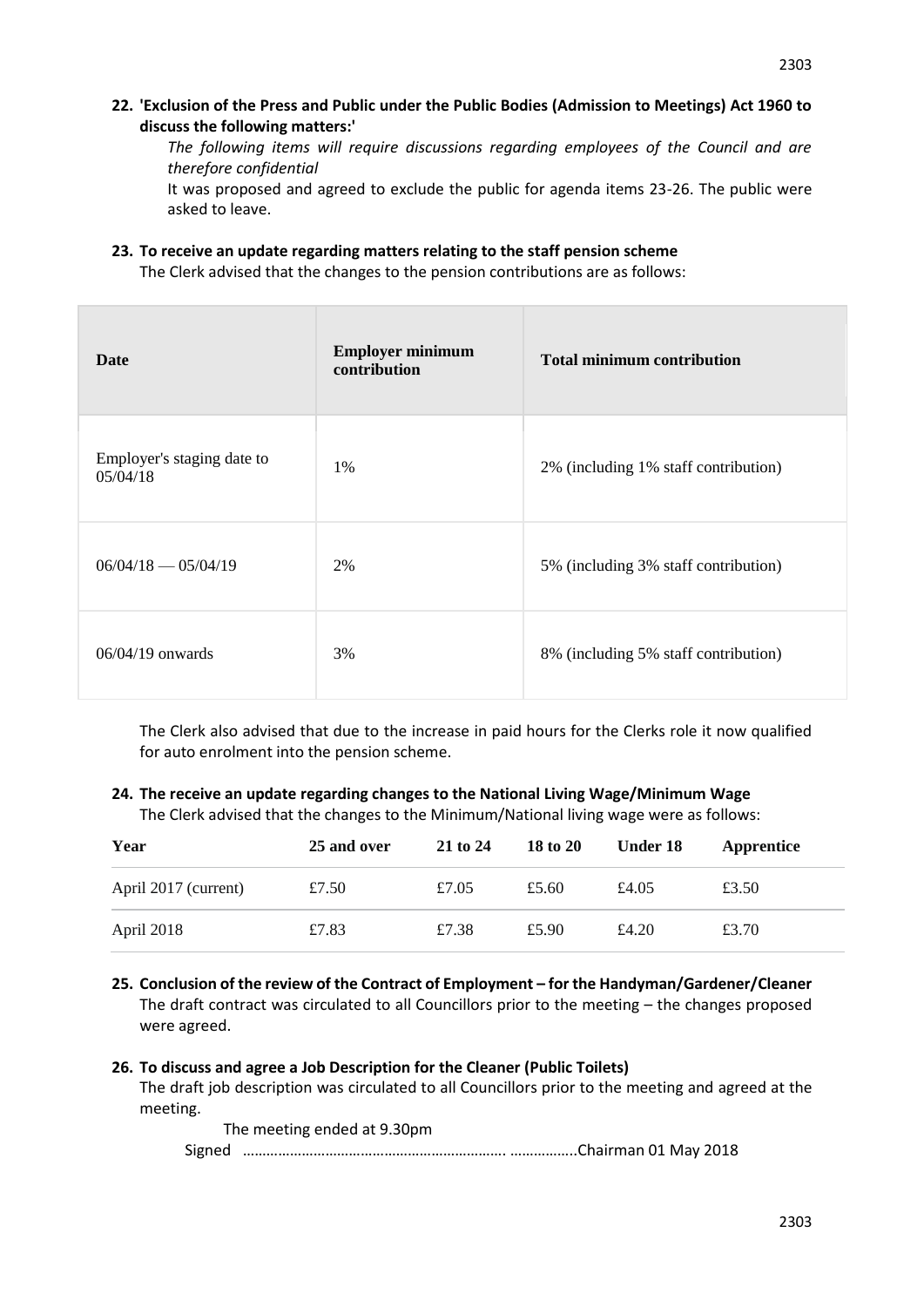|                 | Update                                                                                                                                                                                                                                                                                                                                                                                    |
|-----------------|-------------------------------------------------------------------------------------------------------------------------------------------------------------------------------------------------------------------------------------------------------------------------------------------------------------------------------------------------------------------------------------------|
|                 | <b>URGENT ACTION NEEDED FOR SAFETY REASONS</b>                                                                                                                                                                                                                                                                                                                                            |
|                 | The Clerk has ordered 3 tonnes of crushed aggregate (delivery 04.04.18 - cost £130.00 delivered<br>including VAT) to fill holes on the driveway to the Lincoln Hall/Library, a resident had fallen due to a<br>pot hole. This is an interim measure until a longer term solution is undertaken                                                                                            |
|                 |                                                                                                                                                                                                                                                                                                                                                                                           |
| Min:            | Matters Arising From the minutes of the meeting on March 2018                                                                                                                                                                                                                                                                                                                             |
| 3.1             | Safety concerns regarding the Bus stop (and overtaking traffic) on Norwich Road by the<br>pedestrian Island – the request to Norfolk County Council to look into the safety concerns<br>raised and to consider moving the bus stop has been chased, as yet there has been no response<br>from the relevant officer.                                                                       |
|                 | 3.4 The Clock is now working – as a new "temporary" mechanism has been installed – A more heavier<br>duty mechanism of the same design could be considered if the design proves to be<br>successful                                                                                                                                                                                       |
| 13              | The Clerk and Cllr Shingfield met with the Highway Engineer on 12.03.18 (update on the agenda for<br>03.04.18)                                                                                                                                                                                                                                                                            |
| 14              | Replacement Trees on the Fairland – a letter has been sent to SNC requesting that the Council be<br>permitted to plant smaller trees than stipulated on the planning decision notices – the letter<br>quoted previous advise given by SNC (dated) 1979 to plant replacement trees in readiness<br>for the felling of the mature oaks, and that so far 3 trees have already been planted.  |
|                 | 15 Ravencroft have been asked to carry out the tree survey in 2018                                                                                                                                                                                                                                                                                                                        |
|                 | 16 Maintenance of the Lincoln Hall driveway $-$ a plan of the area to be resurfaced needs to be drawn<br>up and photographs taken for quotations to be obtained -<br>In the meantime $-$<br>The Clerk has ordered 3 tonnes of crushed aggregate to fill holes on the driveway to the Lincoln<br>Hall/Library, a resident had fallen due to a pot hole. This is an interim measure until a |
|                 | longer term solution is undertaken                                                                                                                                                                                                                                                                                                                                                        |
| 17 <sup>1</sup> | Response to the Greater Norwich Local Plan consultation - the Chairman collated any responses<br>received from Cllrs, the response to the consultation was sent to the GNLP team (and an<br>acknowledgement of receipt received), and copied to District Cllr Bendle and County Cllr<br><b>Dewsbury</b>                                                                                   |
|                 | 18 Public Toilet update on the agenda for 03.04.18                                                                                                                                                                                                                                                                                                                                        |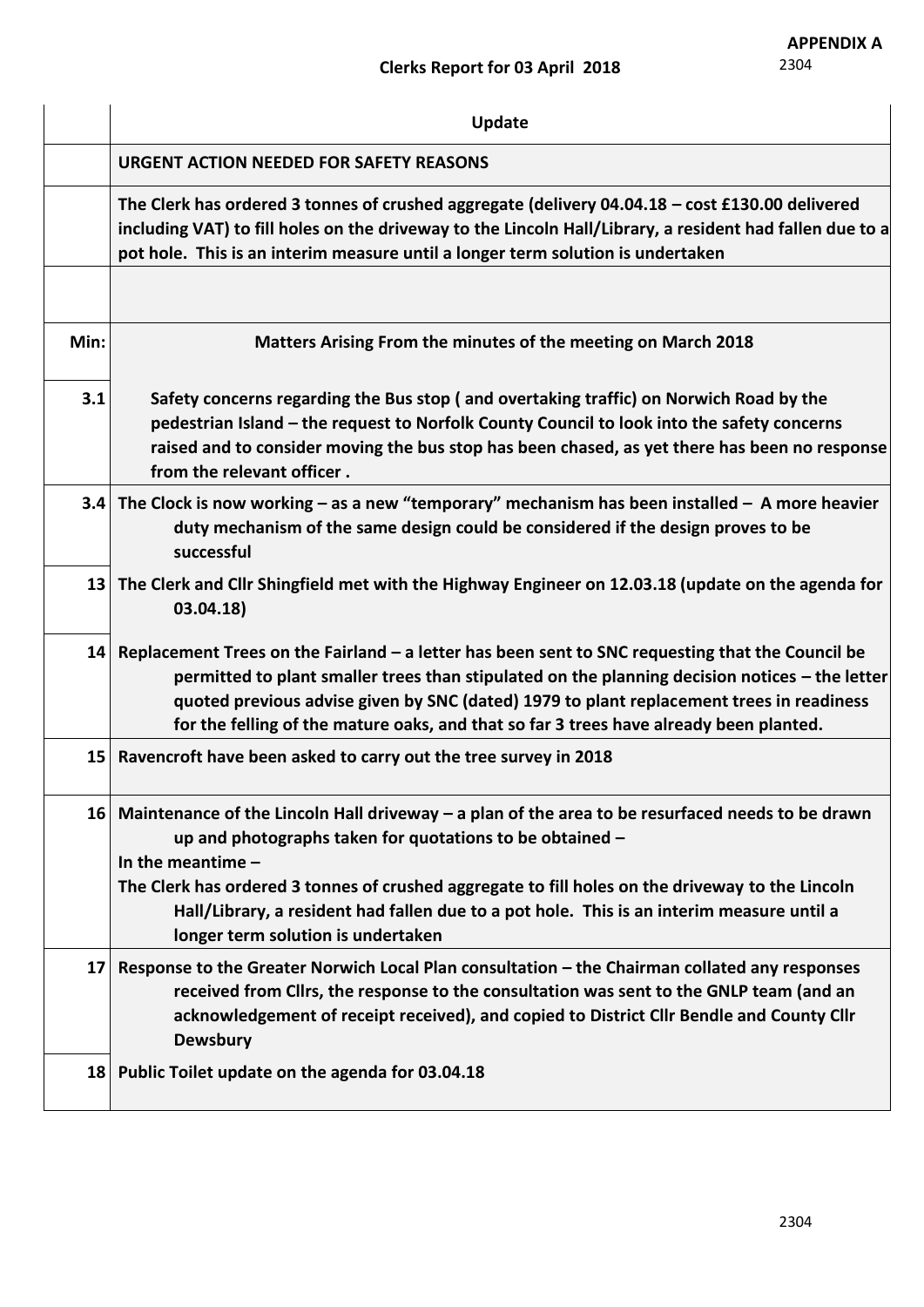| 19 Greenacre Road - a reminder that Greenacre Road is access only has been included in the Clerks<br>report for the parish magazine.                                                                                                                                                                                                                                                                                                                                                                                                                                                                                                                                                                                                                                                                                                                                                   |  |  |  |  |  |  |  |  |
|----------------------------------------------------------------------------------------------------------------------------------------------------------------------------------------------------------------------------------------------------------------------------------------------------------------------------------------------------------------------------------------------------------------------------------------------------------------------------------------------------------------------------------------------------------------------------------------------------------------------------------------------------------------------------------------------------------------------------------------------------------------------------------------------------------------------------------------------------------------------------------------|--|--|--|--|--|--|--|--|
| 20 The meeting of the Finance Committee took place on 20 March 2018                                                                                                                                                                                                                                                                                                                                                                                                                                                                                                                                                                                                                                                                                                                                                                                                                    |  |  |  |  |  |  |  |  |
| 23 Confirmation has been sent to the Luisa Cantera regarding acceptance of her tender to undertake<br>the Internal Audit Y/E 31.03.18 the Clerk is to meet Luisa in May<br>NB - PKK Littlejohn -the appointed external auditors have advised (via email) that<br>"From this year onwards, access to the Annual Governance and Accountability Returns and<br>instructions is being provided through email links". - email forwarded to Councillors                                                                                                                                                                                                                                                                                                                                                                                                                                      |  |  |  |  |  |  |  |  |
| <b>Other Updates</b>                                                                                                                                                                                                                                                                                                                                                                                                                                                                                                                                                                                                                                                                                                                                                                                                                                                                   |  |  |  |  |  |  |  |  |
| Lincoln Hall request to re-site the car park sign - the Chairman is to arrange a meeting with the<br>Lincoln Hall secretary an update the council accordingly                                                                                                                                                                                                                                                                                                                                                                                                                                                                                                                                                                                                                                                                                                                          |  |  |  |  |  |  |  |  |
| The 4 bicycle racks have been received                                                                                                                                                                                                                                                                                                                                                                                                                                                                                                                                                                                                                                                                                                                                                                                                                                                 |  |  |  |  |  |  |  |  |
| Talley Alley street light $-$ investigations regarding the supply to the light are ongoing $-$ the<br>householder (8 Market Place) does not know the location of the supply box or why the light no longer<br>works.                                                                                                                                                                                                                                                                                                                                                                                                                                                                                                                                                                                                                                                                   |  |  |  |  |  |  |  |  |
| GCM group have undertaken much of the tree work - the Rowan in the Market Place has been felled<br>and work to remove the deadwood in the oak trees have been undertaken in the cemetery and on<br>the Fairland, some of the yew trees on the churchyard have been reduced with some still needed to<br>be done and removal of a tree in the Watton Road hedge line on the Playing field is still outstanding.                                                                                                                                                                                                                                                                                                                                                                                                                                                                         |  |  |  |  |  |  |  |  |
| Extension to 20mph speed limit - The Fairland - The new speed limit came into effect in September<br>2017. The new flashing speed sign had been installed but not turned on $-$ as $-$ it was assumed (by the<br>Clerk and the manufacturer) that the Speed limit was not yet in force as no other 20mph signage had<br>been installed. On requesting an update from NCC, the Clerk was advised that the 20mph signs had<br>been installed and the 30mph signs had been removed. The Clerk advised NCC that this was NOT the<br>case - and the work to complete the project had not been done - therefore there was nothing to<br>indicate that the Fairland was now in a 20mph speed limit. NCC have advised that the signage had<br>been ordered last year and this will now be chased.<br>The Clerk has chased this again following 2 recent accidents at the "Fairland Crossroads" |  |  |  |  |  |  |  |  |
| The clerk has contacted the relevant officer at SNC regarding setting up an Emergency Plan/Group for<br>Hingham, The Officer would be happy to come to a Town Council Meeting to give some further<br>advice. The Officer was invited to attend the Annual Town Meeting on $17th$ April, but is not able to -<br>further dates have been suggested                                                                                                                                                                                                                                                                                                                                                                                                                                                                                                                                     |  |  |  |  |  |  |  |  |
| Churchyard/Cemetery -<br>Awaiting contact from the builder with regard to undertaking the repairs to the churchyard wall<br>following the damage from the car.<br>The following permissions remain outstanding from the Archdeacon Straightening of the<br>leaning memorial stone -                                                                                                                                                                                                                                                                                                                                                                                                                                                                                                                                                                                                    |  |  |  |  |  |  |  |  |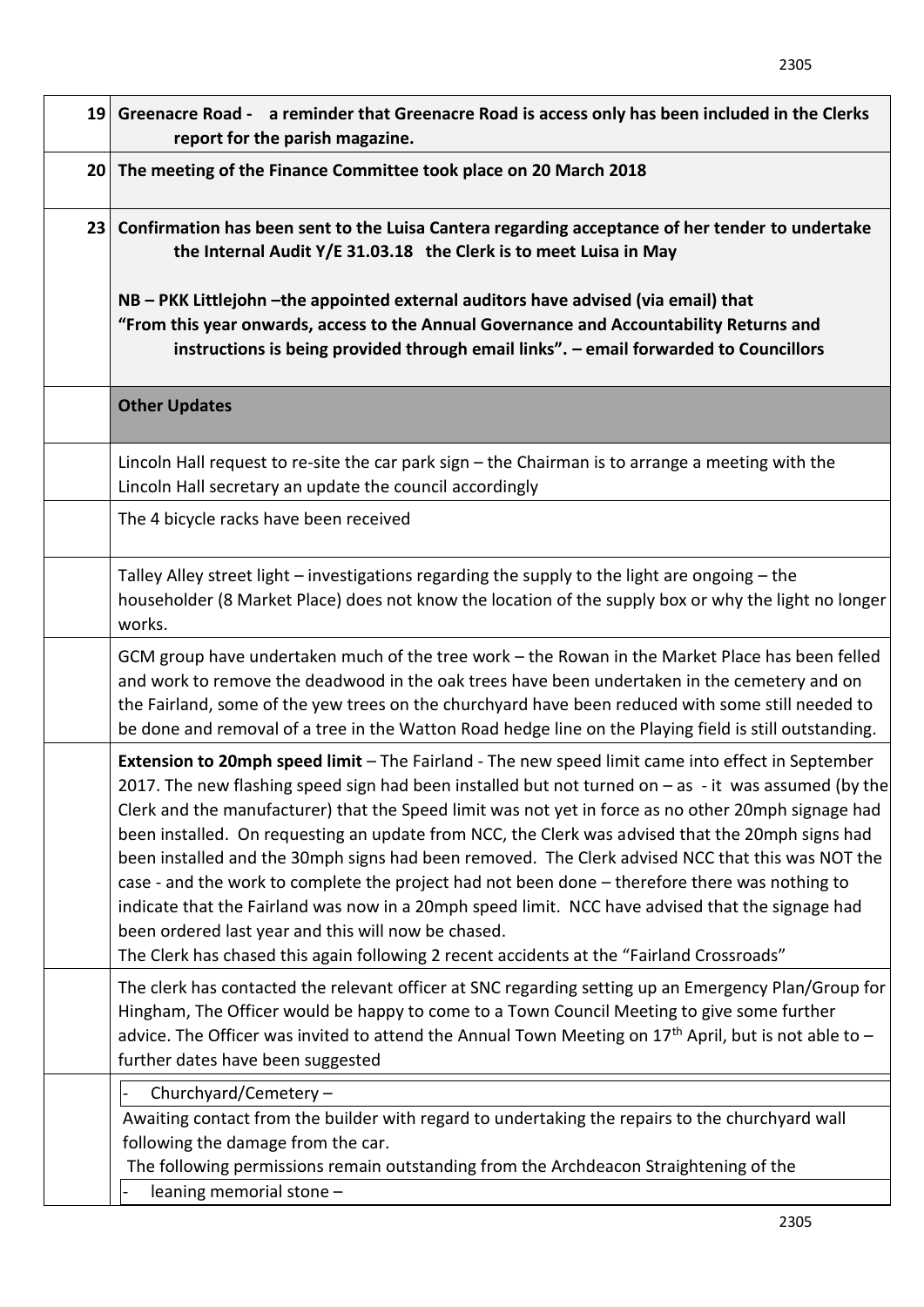| Fixing of the curved wall by the Attleborough Road entrance $-$ (this will be investigated after the<br>heating works have been undertaken)                                                                                                                                                                                                                                                                                                                                                                                                                                                                                                                     |
|-----------------------------------------------------------------------------------------------------------------------------------------------------------------------------------------------------------------------------------------------------------------------------------------------------------------------------------------------------------------------------------------------------------------------------------------------------------------------------------------------------------------------------------------------------------------------------------------------------------------------------------------------------------------|
| The Street Lighting Contractor has been asked to visually inspect lighting stock and advise of any<br>defects found (even those previously reported) and to give the defects a risk indicator.<br>The contractor has sent a quotation for the replacement of 3 concrete columns on Hardingham Street<br>and 4 of the old painted green columns (2 have been omitted -) the quotation is to replace with<br>galvanised columns -<br>Quotations are being sought to replace the 6 green street light columns with Victorian style columns.<br>Quotation is also being sought for the replacement of the street light that was knocked down on<br>Hardingham Road- |

# **OUTSTANDING ISSUES**

Discretionary policy regarding cemetery fees and investigation into the future provision of a cemetery to be completed by the working party

Some remedial work has been carried out to the Skate Park – SNC have been contacted regarding suitable companies who may be able to advice and quote on refurbishment of the skate park. – Awaiting advice from SNC

2 steel liners and 1 new bin to be ordered – South Norfolk Council will be advised when the dog waste bin will be removed.

"Please do not park on the grass" signs to be priced

Review/update of the Handyman's contract – to be completed, this will need to incorporate the cleaning of the toilets

Commemorative Plaque for the Fairland Bus shelter – To be ordered.

Request for a clear Bus Shelter – Norwich Road – By Hops development – to be looked at when the development is complete

Neighbourhood Plan – Councillors need to read through the information (website links) previously provided to enable a decision to be made at a later date

Leaning memorial stone in the Churchyard – Quotations to be sought Permission still required

Report prepared on 02/04/2018

Crime Figures – February 2018 Reported on or near – Hardingham Street - Violence and sexual offences(1) Lonsdale Crescent – Public Order (1) Admirals Walk - Vehicle crime (1) Norwich Street - Violence and sexual offences (2) https://www.police.uk/norfolk/D12/crime/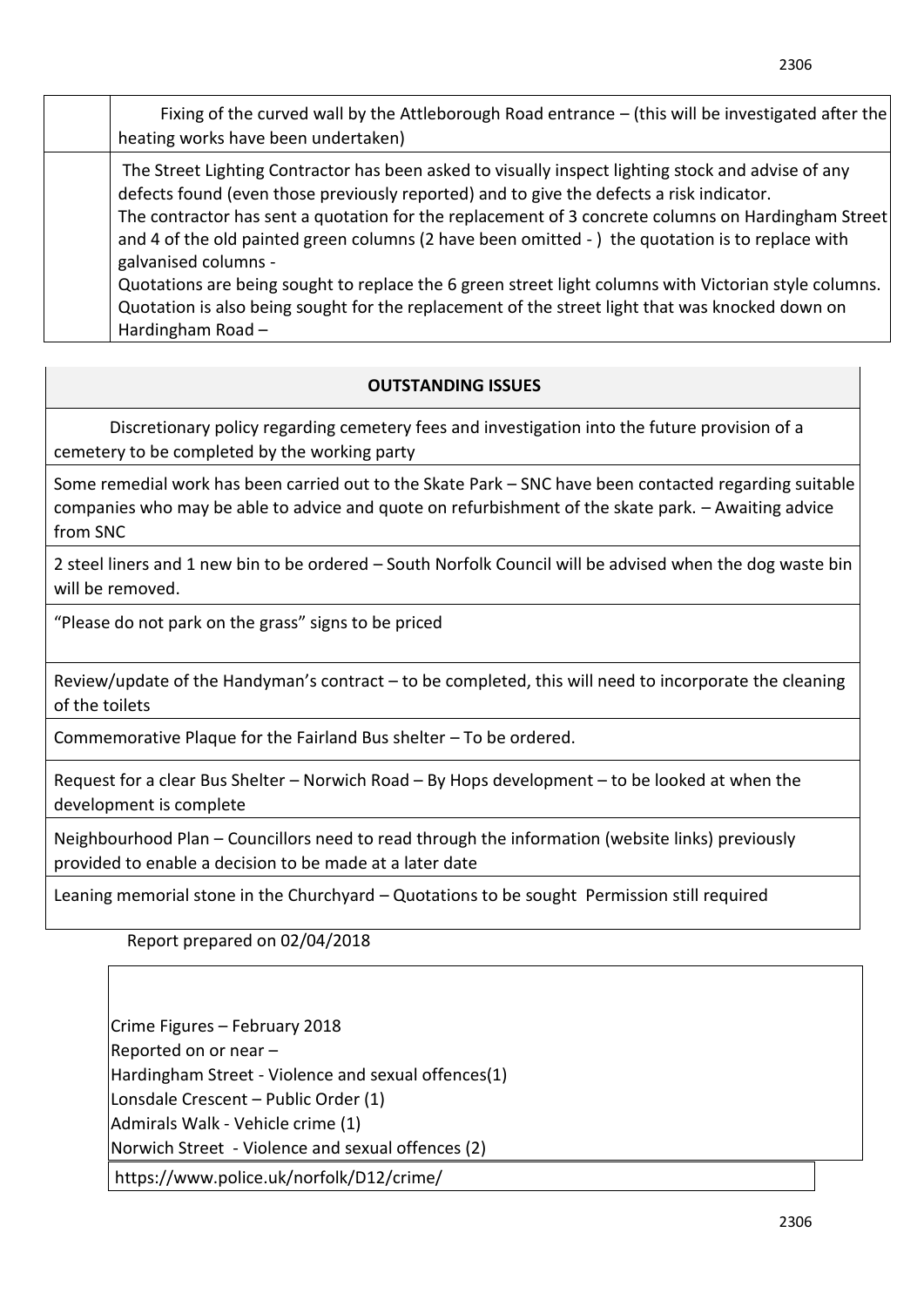# $\frac{1}{2}$  APPENDIX B – ASSET REGISTER Y/E 31.03.18

| <b>Removed Added</b>                     |                                                                | added during                                                                                            |      |                                  |                                                                                                      |                 |                       |                                             |                   |                   |                      |
|------------------------------------------|----------------------------------------------------------------|---------------------------------------------------------------------------------------------------------|------|----------------------------------|------------------------------------------------------------------------------------------------------|-----------------|-----------------------|---------------------------------------------|-------------------|-------------------|----------------------|
| during                                   | during                                                         | last financial                                                                                          |      |                                  |                                                                                                      |                 |                       |                                             |                   |                   | Mar 18               |
| year                                     | year                                                           | year                                                                                                    |      |                                  | ASSET REGISTER - HINGHAM TOWN COUNCIL                                                                | (regster        |                       |                                             | Mar-16            | Mar-17            |                      |
|                                          |                                                                |                                                                                                         |      |                                  |                                                                                                      | updated         |                       |                                             |                   |                   |                      |
|                                          |                                                                |                                                                                                         |      |                                  |                                                                                                      | year<br>ending  |                       |                                             |                   |                   |                      |
|                                          |                                                                |                                                                                                         |      |                                  | Maintenance register / record   March)                                                               |                 |                       |                                             |                   |                   |                      |
| Description                              |                                                                |                                                                                                         |      | Site                             |                                                                                                      |                 | Acquired Value (2015) | Custodian                                   | <b>VALUE 2016</b> | <b>VALUE 2017</b> | <b>VALUE 2018</b>    |
| <b>Filing cabinet</b>                    |                                                                |                                                                                                         |      |                                  | scrapped beyond repair 2016                                                                          |                 |                       | 1.00 Clerk                                  |                   |                   |                      |
| <b>Filing Cabinet</b><br>Laptop computer |                                                                |                                                                                                         |      | Clerk's office                   | Vice Chairs Office                                                                                   | 2016<br>2010    | 340.00 Clerk          | <b>Town Council</b>                         | 97.99<br>340.00   | 97.99<br>340.00   | £97.99<br>340.00     |
| Laptop computer                          |                                                                |                                                                                                         |      |                                  | Cemetery officer                                                                                     | 2015            |                       | 225.00 Cemetery officer                     | 225.00            | 225.00            | 225.00               |
| <b>Memory Sticks</b><br>Scanner/printer  |                                                                |                                                                                                         |      | Clerks Office                    | 2015 scrapped beyond repair                                                                          | 2017            |                       | Clerk                                       |                   | 9.50              | 9.50                 |
|                                          | Fairy lights @ 8.97 each                                       |                                                                                                         |      | Clerks Office                    |                                                                                                      | 2016            |                       | Clerk                                       | 35.88             | 35.88             | £35.88               |
|                                          | Litter pickers @ 4.96 each                                     |                                                                                                         |      | Clerks Office                    | Vice Chairs Office                                                                                   | 2016<br>2016    |                       | Clerk<br><b>Town Council</b>                | 24.80<br>16.75    | 24.80<br>16.75    | £24.80<br>£16.75     |
|                                          | Hi Vis vests Large @ 2.79 each<br>Hi Vis Vests XXL @ 1.59 each |                                                                                                         |      |                                  | Vice Chairs Office                                                                                   | 2016            |                       | <b>Town Council</b>                         | 6.37              | 6.37              | £6.37                |
|                                          |                                                                | Hi Vis Vests Medium @ 1.59 each                                                                         |      |                                  | Vice Chairs Office                                                                                   | 2016            |                       | <b>Town Council</b>                         | 6.37              | 6.37              | £6.37                |
|                                          | Pump Pot Flasks @ 29.90 each                                   | A Frame Clip Display Boards @ 40.03 each                                                                |      |                                  | Vice Chairs Office<br>Vice Chairs Office                                                             | 2016<br>2016    |                       | <b>Town Council</b><br><b>Town Council</b>  | 80.06<br>59.98    | 80.06<br>59.98    | £80.06<br>£59.98     |
|                                          | Buckets @ 2.49 each                                            |                                                                                                         |      |                                  | Lincoln Hall Room                                                                                    | 2016            |                       | <b>Town Council</b>                         | 14.94             | 14.94             | £14.94               |
| Banner                                   | Banners (Christmas) @ 46.73                                    |                                                                                                         |      |                                  | Lincoln Hall Room<br>Lincoln Hall Room                                                               | 2017<br>2017    |                       | <b>Town Council</b><br><b>Town Council</b>  |                   | 48.12<br>186.92   | £48.12<br>£186.92    |
|                                          | Camping lights @10.66                                          |                                                                                                         |      |                                  | Lincoln Hall Room                                                                                    | 2017            |                       | <b>Town Council</b>                         |                   | 127.90            | 127.90               |
| strip lights @5.50                       | camping lights @5.75each                                       |                                                                                                         |      |                                  | <b>Lincoln Hall Room</b><br><b>Lincoln Hall Room</b>                                                 | 2017<br>2017    |                       | <b>Town Council</b><br><b>Town Council</b>  |                   |                   | 69.00<br>22.00       |
| 100m electric cable                      |                                                                |                                                                                                         |      |                                  | Lincoln Hall Room                                                                                    | 2017            |                       | <b>Town Council</b>                         |                   | £118.75           | £118.75              |
|                                          |                                                                |                                                                                                         |      |                                  |                                                                                                      |                 |                       |                                             |                   |                   |                      |
|                                          | Sanibins @ 21.99 each<br>SAM2 Sign + Attachments               |                                                                                                         |      | <b>Public Toilets</b>            | Clerks Office or on site                                                                             | 2017<br>2017    |                       | <b>Town Council</b><br>Clerk                |                   | 65.97<br>3431.00  | £65.97<br>£3,431.00  |
| Padlocks for SAM                         |                                                                |                                                                                                         |      |                                  | Clerks Office or on site                                                                             | 2017            |                       | Clerk                                       |                   | 9.57              | £9.57                |
| Playing field                            |                                                                |                                                                                                         |      | <b>Watton Road</b>               |                                                                                                      | 1984            |                       | 40000.00 HPFA (leased to)                   | 40000.00          | 40000.00          | £40,000.00           |
|                                          | Skatepark equipment                                            |                                                                                                         |      | Watton Road                      |                                                                                                      | 2004            |                       | 44300.00 Town Council                       | 44300.00          | 44300.00          | £44,300.00           |
|                                          | Fence round skate park                                         |                                                                                                         |      |                                  |                                                                                                      | 2004            |                       | 4242.00 Town council                        | 4242.00           | 4242.00           | £4,242.00            |
| Skatepark sign<br>Litter bin             |                                                                |                                                                                                         |      |                                  | Watton Road Playing Field<br>Watton Road Playing Field                                               | 2017<br>2004    |                       | <b>Town Council</b><br>192.00 Town Council  | 192.00            | 49.99<br>192.00   | £49.99<br>£192.00    |
| Dog waste bin                            |                                                                |                                                                                                         |      |                                  | Watton Road Playing Field                                                                            |                 |                       | 75.00 Town Council                          | 75.00             | 75.00             | £75.00               |
| Cemetery                                 |                                                                |                                                                                                         |      |                                  | Attleborough Road                                                                                    | 2003            |                       | 350.00 Town Council                         | 350.00            | 350.00            | £350.00              |
| Shed                                     |                                                                |                                                                                                         |      |                                  | Attleborough Road                                                                                    |                 |                       | 1.00 Town Council                           | 1.00              | 1.00              | £1.00                |
| Compost bins                             |                                                                |                                                                                                         |      |                                  | Attleborough Road<br>Attleborough Road                                                               |                 |                       | 1.00 Town Council<br>75.00 Town Council     | 1.00<br>75.00     | 1.00<br>75.00     | £1.00<br>£75.00      |
| Dog Waste bin                            | Rails round ashes site                                         |                                                                                                         |      |                                  | Attleborough Road                                                                                    | 2005            |                       | 750.00 Town Council                         | 750.00            | 750.00            | £750.00              |
|                                          | Gates to old cemetery                                          |                                                                                                         |      |                                  | Attleborough Road                                                                                    | 2009            |                       | 2142.00 Town Council                        | 2142.00           | 2142.00           | 2142.00              |
| Lectern                                  | Waterbutt/stand/parts                                          |                                                                                                         |      |                                  | Attleborough Road<br>Attleborough Road                                                               | 2016<br>2016    |                       | <b>Town Council</b><br><b>Town Council</b>  | 70.25<br>55.24    | 70.25<br>55.24    | £70.25<br>55.24      |
| <b>Entrance Sign</b>                     |                                                                |                                                                                                         |      |                                  | Attleborough Road                                                                                    | 2016            |                       | <b>Town Council</b>                         | 460.00            | 460.00            | £460.00              |
|                                          | Market Place Green                                             |                                                                                                         |      | Market Place                     |                                                                                                      |                 |                       | 1.00 Town Council                           | 1.00              | 1.00              | £1.00                |
|                                          | Village Sign and post                                          |                                                                                                         |      |                                  | Market Place green                                                                                   |                 |                       | 750.00 Town Council                         | 750.00            | 750.00            | £750.00              |
| Notice Board                             |                                                                |                                                                                                         |      | Market Place                     |                                                                                                      | 2008            |                       | 1198.00 Town Council                        | 1198.00           | 1198.00           | £1,198.00            |
| Notice board<br>Grit / salt bins         |                                                                |                                                                                                         |      | Market Place                     | Market PlaceChurch Street                                                                            | 2010            |                       | 1.00 Town Council<br>334.40 Town Council    | 1.00<br>334.40    | 1.00<br>334.40    | £1.00<br>£334.40     |
| Dog Waste bin                            |                                                                |                                                                                                         |      |                                  | Market Place/Church Street                                                                           | 2008            |                       | 91.00 Town council                          | 91.00             | 91.00             | £91.00               |
| Litter Bin                               | Victorian style street lights                                  |                                                                                                         |      | Market Place<br>Market Place     |                                                                                                      | 2006            |                       | 4900.00 Town Council<br>432.00 Town Council | 4900.00<br>432.00 | 4900.00<br>432.00 | £4,900.00<br>£432.00 |
| <b>Bus Shelter</b>                       |                                                                |                                                                                                         |      | Market Place                     |                                                                                                      |                 |                       | 1.00 Town Council                           | 1.00              | 1.00              | £1.00                |
| Defibrillator                            |                                                                |                                                                                                         |      |                                  | Market Place bus shelter                                                                             |                 |                       | 1.00 Town Council                           | 1.00<br>893.00    | 1.00<br>893.00    | £1.00<br>£893.00     |
| Metal seats<br>Clock                     |                                                                |                                                                                                         |      | Market Place                     | <b>St Andrews Church</b>                                                                             | 2006            |                       | 893.00 Town Council<br>100.00 Town Council  | 100.00            | 100.00            | £100.00              |
| Lockable bollard                         |                                                                |                                                                                                         |      |                                  |                                                                                                      |                 |                       | 120.00 Town Council                         | 120.00            | 120.00            | £120.00              |
| Fairland green                           | Cycle Racks @ £228.15 each                                     |                                                                                                         |      | <b>Various</b><br>The Fairland   |                                                                                                      | 2018            |                       | <b>Town Council</b><br>1.00 Town Council    | 1.00              | 1.00              | £912.60<br>£1.00     |
|                                          | Victorian style street lights                                  |                                                                                                         |      | Fairland green                   |                                                                                                      | 2010            |                       | 6286.00 Town Council                        | 6286.00           | 6286.00           | £6,286.00            |
| Notice board<br>Litter Bin               |                                                                |                                                                                                         |      | Fairland green<br>Fairland green |                                                                                                      | 2008<br>2006    |                       | 1198.00 Town Council<br>195.00 Town Council | 1198.00<br>195.00 | 1198.00<br>195.00 | £1,198.00<br>£195.00 |
| Seats                                    |                                                                |                                                                                                         |      | Fairland green                   |                                                                                                      | 2008            |                       | 1852.00 Town Council                        | 1852.00           | 1852.00           | £1,852.00            |
| <b>Bus shelter</b>                       |                                                                |                                                                                                         |      | The Fairland                     |                                                                                                      | 2016            |                       | <b>Town Council</b>                         | 9639.47           | 9639.47           | £9,639.47            |
| Dog Waste bins                           | Painted steel tree guards                                      | one scrapped 2017                                                                                       |      | <b>The Fairland</b>              | Fairland/footpath to Rectory Gardens                                                                 | 2017            |                       | <b>Town Council</b><br>150.00 Town Council  | 150.00            | 150.00            | £260.00<br>£75.00    |
| Wheeled strimmer                         |                                                                |                                                                                                         |      |                                  |                                                                                                      | 2013            |                       | 494.00 Hingham Society                      | 494.00            | 494.00            | £494.00              |
| Digital projector                        |                                                                |                                                                                                         |      |                                  | during 2015 scrapped - beyond repair                                                                 | 2010            |                       | 421.00 Carol Harris                         |                   |                   |                      |
| Grit/salt bins                           |                                                                |                                                                                                         |      |                                  | Greenacre Road/Hall Lane/Hardingham St                                                               | 2009            |                       | 502.00 Town Council                         | 502.00            | 502.00            | £502.00              |
| Grit / Salt bins                         |                                                                | 1 old grit bin scrapped 2016 leaving 2@ 185.67 = 371.33                                                 |      |                                  | Ringers Lane/Bond Street/Hall Lane                                                                   | 2010            |                       | 557.00 Town Council                         | 371.33            | 371.33            | £371.33              |
|                                          |                                                                | New Heavy Duty Grit bin Ringers Lane                                                                    |      |                                  |                                                                                                      | 2016            |                       |                                             | 159.30            | 159.30            | £159.30              |
|                                          |                                                                |                                                                                                         |      |                                  |                                                                                                      | 2012            |                       | 538.00 Town Council                         | 538.00            | 538.00            |                      |
| Grit / Salt bins                         |                                                                | Victorian Style street light columns                                                                    |      |                                  | Bears Lane/Rectory Gdns/Lincoln Ave<br><b>Bond Street</b>                                            | 2014            |                       | 2304.00 Town Council                        | 2304.00           | 2304.00           | £538.00<br>£2,304.00 |
|                                          |                                                                | Painted steel street lights columns                                                                     |      |                                  |                                                                                                      |                 |                       | 1.00 Town Council                           | 1.00              | 1.00              | £1.00                |
|                                          |                                                                |                                                                                                         |      |                                  |                                                                                                      |                 |                       |                                             |                   |                   |                      |
|                                          | Galvanised columns                                             |                                                                                                         |      |                                  |                                                                                                      | various         |                       | 12237.00 Town Council                       | 12237.00          | 12237.00          | £12,237.00           |
| Dog waste bins                           |                                                                | 2 scrapped 2017                                                                                         |      |                                  |                                                                                                      | various<br>2013 |                       | 380.00 Town Council<br>1320.00 Town Council | 380.00<br>1320.00 | 380.00<br>1320.00 | £228.00<br>£1,320.00 |
| Litter bins                              | Finger pointer arms                                            |                                                                                                         |      |                                  |                                                                                                      | various         |                       | 780.00 Town Council                         | 780.00            | 780.00            | £780.00              |
| Seats - Metal                            |                                                                |                                                                                                         |      |                                  |                                                                                                      | various         |                       | 750.00 Town Council                         | 750.00            | 750.00            | £750.00              |
|                                          |                                                                | 10 string Christmas tree lights cable and t bar cc Lincoln Hall Room<br>illuminated christmas tree star |      |                                  | Lincoln Hall Room)                                                                                   | 2017            |                       | <b>Town Council</b><br><b>Town Council</b>  |                   | 194.17            | £194.17<br>£37.98    |
|                                          | Christmas tree lights                                          |                                                                                                         |      |                                  |                                                                                                      |                 |                       | 150.00 Town Council                         | 150.00            | 150.00            | £150.00              |
| Wheelbarrow<br><b>Brooms</b>             |                                                                |                                                                                                         |      |                                  | Scrapped 2017 (handyman purchased his own to rep<br>Scrapped 2017 (handyman purchased his own to rep |                 |                       | 60.00 Mr Ramm<br>20.00 Mr Ramm              | 60.00<br>20.00    | 60.00             |                      |
|                                          | Signs (cemetery/skatepark)                                     |                                                                                                         |      |                                  |                                                                                                      | 2005            |                       | 215.00 Town Council                         |                   |                   |                      |
|                                          |                                                                | skate park sign has been removed (during 2015) - small cemetery sign stil in situ                       |      |                                  |                                                                                                      |                 |                       |                                             | 107.50            | 107.50            | £107.50              |
| Leaf Blower                              |                                                                |                                                                                                         |      |                                  |                                                                                                      | 2014            |                       | 195.00 Mr Ramm                              | 195.00            | 195.00            | £195.00              |
|                                          | Paul Revere Pewter Bowl                                        |                                                                                                         | GIFT |                                  | St Andrews Church                                                                                    |                 |                       | St Andrews Church PCC                       |                   | <b>GIFT</b>       | GIFT<br>2307         |
|                                          | <b>Total Value of Assets</b>                                   |                                                                                                         |      |                                  |                                                                                                      |                 | £132, 124.40          |                                             | £142,134.63       | £146,356.52       | £147,371.10          |
|                                          |                                                                |                                                                                                         |      |                                  |                                                                                                      |                 |                       |                                             |                   |                   |                      |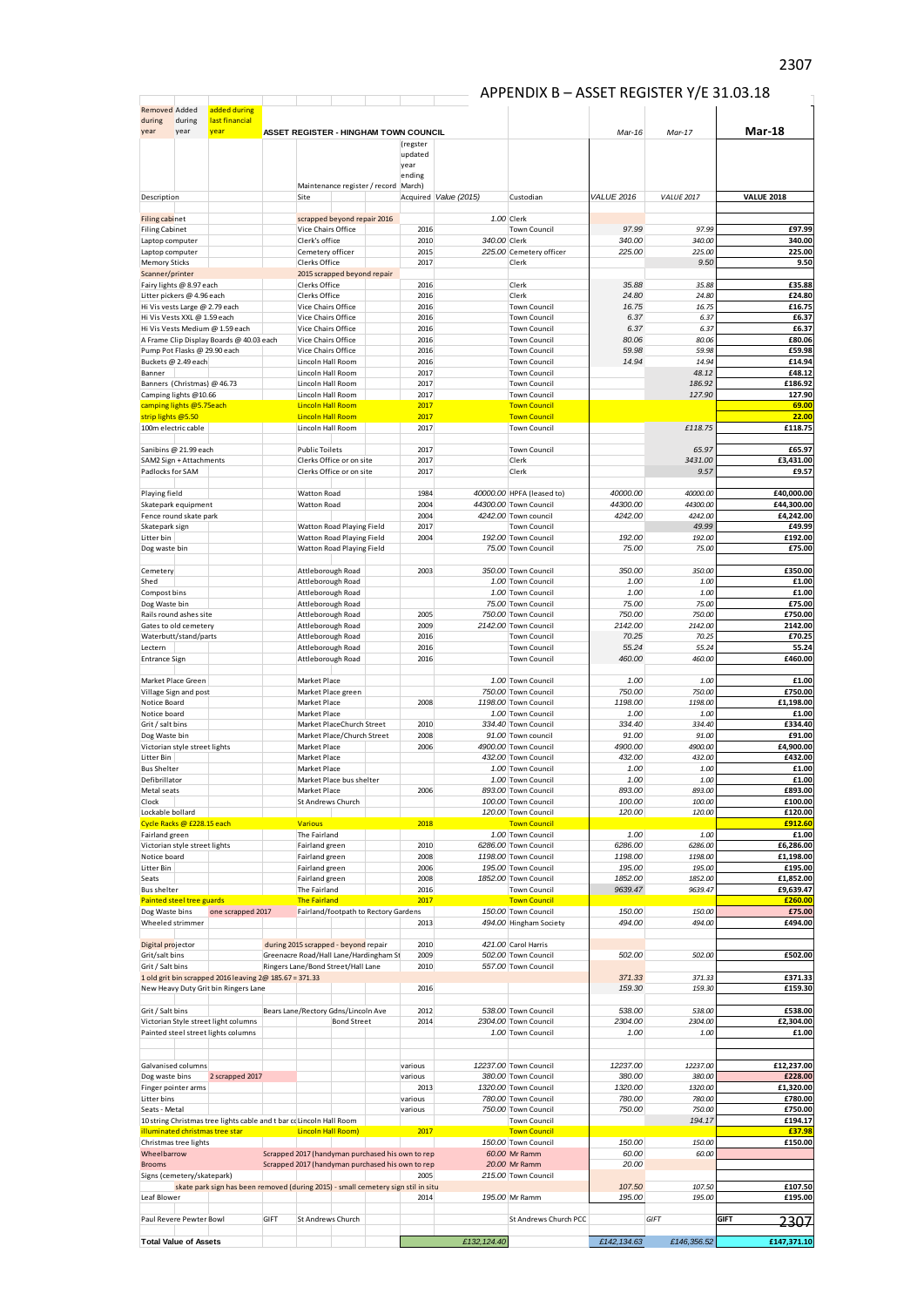*HINGHAM TOWN COUNCIL DRAFT MINUTES OF THE MEETING OF THE HINGHAM TOWN COUNCIL FINANCE COMMITTEE HELD ON TUESDAY 20 MARCH 2018.* 

*PRESENT Cllr Eldridge (Chairman) Cllr Dore Cllr Riley Cllr Chan Cllr Bendle Clerk – Alison Doe*

*No members of the public were present 1. Apologies for absence – were received from Cllr Bendle.*

*2. Declarations of interests with regard to items on the agenda and to consider requests for dispensations. – None.*

*3. Public participation - no members of the public were present.*

*4. Accuracy of the Minutes of the Finance Committee meeting of 21 November 2017. The minutes were agreed as correct and signed by the Chairman*

*5. Matters arising from the minutes of the meeting of 21 November 2017. MIN 6. The Clerk confirmed that the figure for the Council Tax Support grant from South Norfolk Council had been reduced slightly less than was expected – (by 45.84% from £1861 in 2017/18 to £1008 for 2018/19 – it was anticipated as advised by SNC in November 2017 that the cut would be 49.4%)*

*6. To undertake a review of the budget 2017/18 - incorporating suggestions for the reserve policy figures for 2018/19* 

*With reference to :*

*Appendix A – (Expenditure) Payments made against the 2017/18 Budget (exc.VAT) Appendix B – (Expenditure) Other payments made in 2017/18 – (exc.VAT) Not accounted for within the 2017/18 Budget*

*Appendix C – (Income) Receipts against the 2017/18 Budget and other receipts not accounted for within the 2017/18 Budget*

*The Clerk advised that the budget information was still draft and would be completed after the end of March 2018.* 

*The budget and significant overspend and underspend on various items was discussed. The Clerk confirmed that the overspend on the figure for the standpipes/water was due to the upgrade of the Fairland Standpipe and the overspend on the Hall Hire was due to the hiring of the small storage/committee room, and that this had now been budgeted for in 2018/19. It was agreed that the fee for the hire of this room should be shown as a separate figure in the 2018/19 budget. The Clerk also advised that there was an underspend in the figures for the payment to the Community Car Scheme and for the ongoing tree work as invoices for these had not yet been received. The Clerk suggested that such underspends (where an invoice was still outstanding for 2017/18) be allocated into a designated reserve to which the invoices could be apportioned when they arrive and are paid. It was agreed that should happen, and that the Clerk is to adjust the other reserve figures appropriately for a draft version of the 2018/19 reserves to be discussed by the Finance Committee at a later date.*